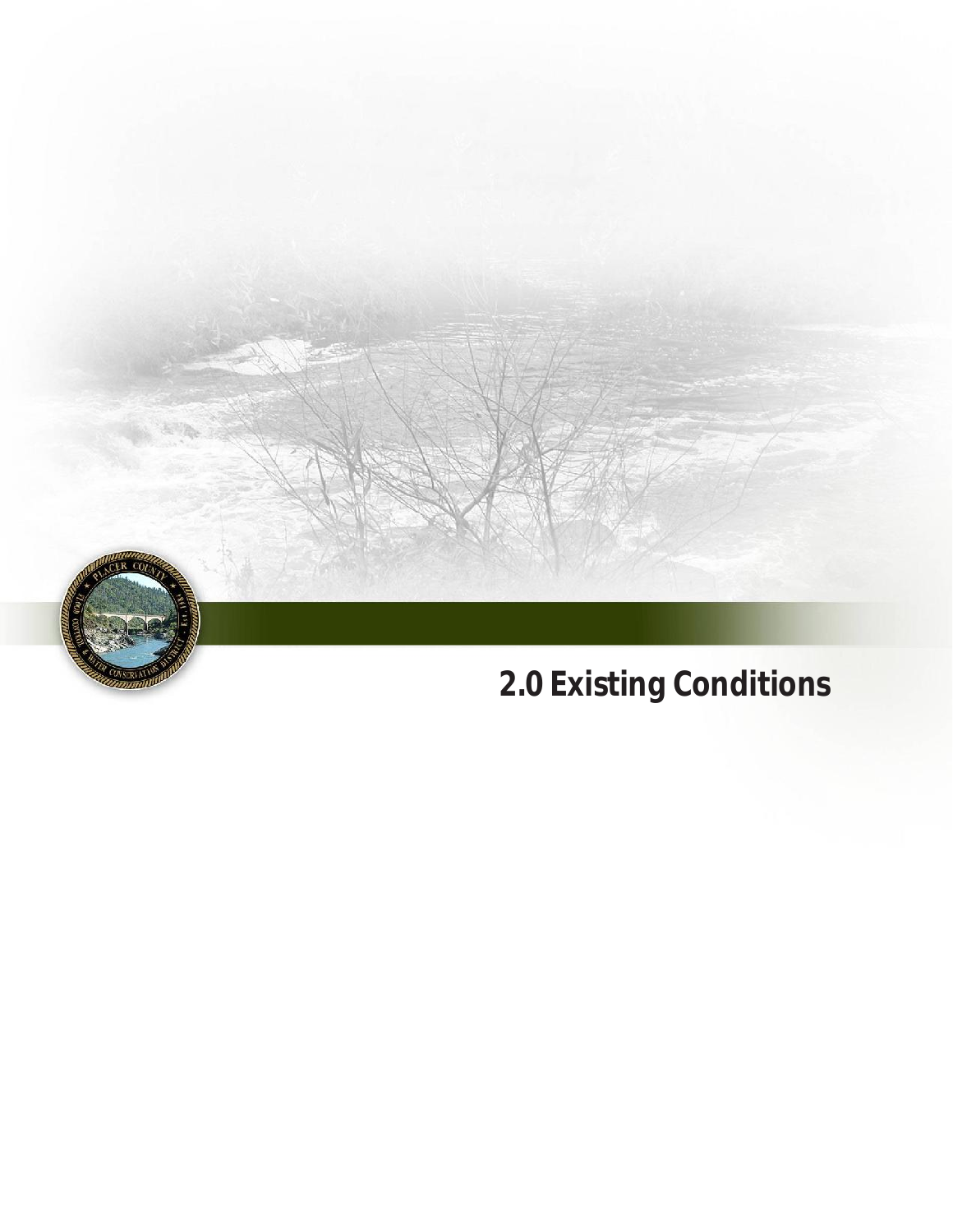# **2.0 EXISTING CONDITIONS**

#### **2.1 MAIN CHANNEL AND TRIBUTARIES**

 The main channels and tributaries associated with the Dry Creek watershed are described below based on information in the Dry Creek Watershed Coordinated Resource Management Plan.

#### **2.1.1 Dry Creek**

 *Dry Creek* is a second-order perennial stream that is approximately 17.6 miles long. The immediate sub-watershed area is 24.4 square miles. From the confluence of Miners Ravine and Secret Ravine, Dry Creek has relatively few meanders until Watt Avenue, after which it returns to more natural channel configurations. Dry Creek has four main tributaries consisting of nine streams, namely Miners Ravine and False Ravine; Sucker and Secret Ravines; Antelope Creek and Clover Valley; and Linda Creek, Cirby Creek, and Strap Ravine.

#### **2.1.2 Miners Ravine and False Ravine**

 *Miners Ravine* is a perennial tributary whose main channel is approximately 15.2 miles long. It is entrenched within an alluvial valley floor, and serves to drain approximately 20.1 square miles of mixed-use land. The upper reaches of Miners Ravine are composed of intermittent drainages (8.0 miles) and the lower reach are primarily intermittent (12.1 miles) with some perennial first-order reaches (2.9 miles) and some second-order reaches (0.6 miles).

 *False Ravine*, an approximately 1.5 mile long tributary, empties into Miners Ravine just west of East Roseville Parkway, upstream of North Sunset Avenue.

#### **2.1.3 Secret Ravine and Sucker Ravine**

 *Secret Ravine* is a 7.8-mile long perennial stream. The contributing sub-watershed area is approximately 22.3 square miles. The upper reaches of Secret Ravine are all intermittent drainage ways (12.7 miles) and the lower reaches are intermittent (8.1 miles) and perennial (6.3 miles).

 *Sucker Ravine* is a perennial stream and a tributary of Secret Ravine. Sucker Ravine flows from northeast to southwest within the City of Rocklin and is part of the Dry Creek watershed. The approximately five mile stream joins Secret Ravine after crossing under Interstate-80 and China Garden Road, near Greenbrae Road.

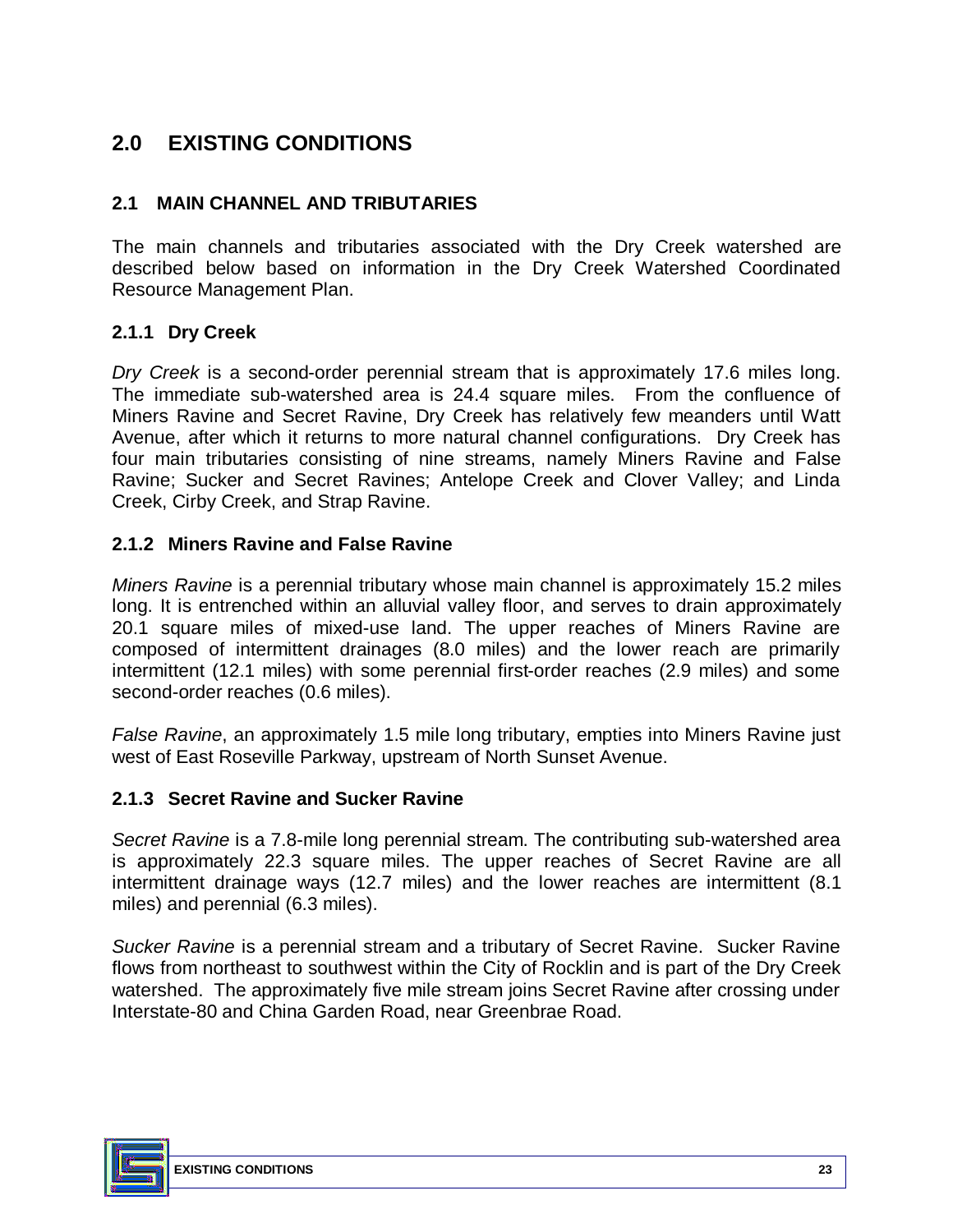### **2.1.4 Antelope Creek and Clover Valley Creek**

 *Antelope Creek* is a perennial creek draining the northeast portion of the Dry Creek watershed. The mainstem is approximately 9.5 miles long and the watershed area is 21.4 square miles. The Antelope Creek system is composed of approximately 12.4 miles of intermittent tributaries in addition to a major tributary, Clover Valley Creek (7.1 miles long; watershed area of 10.2 square miles). The Aitken Reservoir is located within the Antelope Creek sub-watershed.<sup>20</sup>

 *Clover Valley Creek* drains the northwest portion of the Dry Creek watershed. Recent development in Clover Valley, including on-channel ponds and urbanization has altered the timing and quantity of streamflows. The 6.5 mile stream is bounded by hills in a narrow valley. The Clover Valley Creek joins with Antelope Creek downstream of Argonaut Avenue near Midas Avenue.

#### **2.1.5 Cirby Creek, Linda Creek and Strap Ravine**

 *Cirby Creek* is a perennial stream approximately 2.7 miles long with a watershed area of approximately 3.4 square miles. Linda Creek comprises the upstream sub-watershed and Cirby Creek outflows directly into Dry Creek. The Cirby Creek watershed is almost entirely within the urbanized area of the City of Roseville.

 *Linda Creek* is a perennial stream, approximately 10.8 miles long. The sub-watershed and 11.2 miles of perennial, first-order streams. Other waterbodies within this sub- watershed are Swan Lake, an unnamed reservoir, and approximately 10 unnamed drainage area is 12.2 square miles and there are 7.3 miles of intermittent drainageways ponds.

 *Strap Ravine* is a perennial waterway that is approximately 3.6 miles long and drains an area of approximately 4.8 square miles. There are four unnamed ponds located on the USGS topographic map for this sub-watershed. Strap Ravine is a tributary to Linda Creek, and joins Linda Creek near North Cirby Way, just downstream of McLaren Drive.

#### **2.2 LOCAL AND REGIONAL STRUCTURAL FLOOD CONTROL PROJECTS COMPLETED SINCE 1992**

 The Miners Ravine Off-Channel Detention Basin is the only regional flood control project that has been implemented within the Dry Creek watershed. Numerous local structural flood control projects, including stream crossings and conveyance improvements have been implemented since 1992. Selected earlier projects are listed for historical reference. On-site detention associated with specific development projects are categorized as non-structural floodplain management measures and are not listed in this section.

\_\_\_\_\_\_\_\_\_\_\_\_\_\_\_\_\_\_\_\_\_\_\_ <sup>20</sup> ECORP Consulting, Inc., Dry Creek Watershed Coordinated Resource Management Plan, 2003.

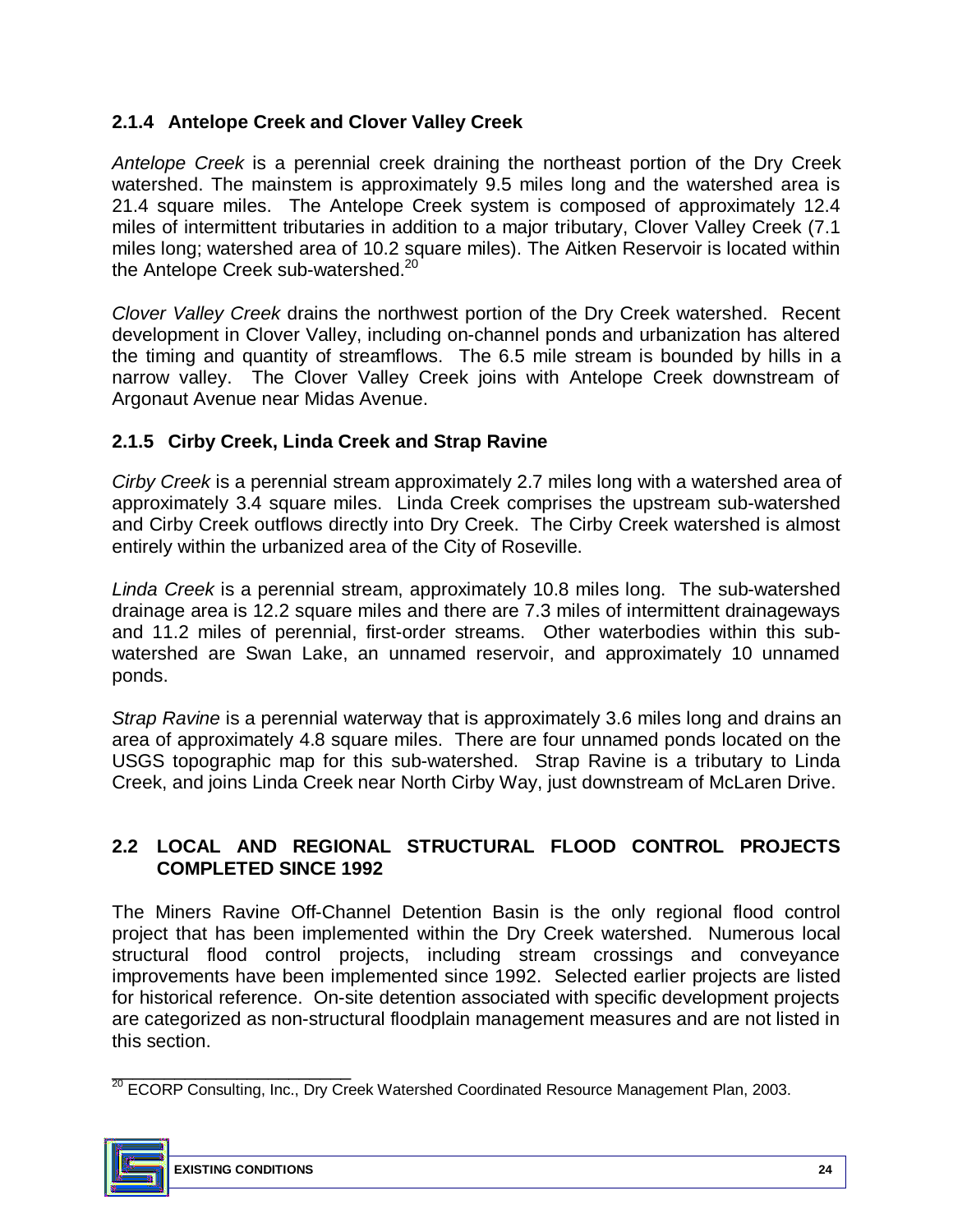### **2.2.1 Miners Ravine Off-Channel Detention Basin**

 The District completed the Miners Ravine Off-Channel Detention Basin in 2007. This project includes a basin that covers approximately 12 acres on a 26-acre parcel just west of Sierra College Boulevard near the intersection of Olympus Drive. The project includes an embankment that is approximately 18 feet high that is designed to impound up to 122 acre-feet of flood flows below the basin's spillway crest. The project provides mitigation for some of the increased flows within the Dry Creek watershed caused by development since the 1992 Plan. The project uses an off-channel detention basin to temporarily detain a portion of peak flood flows for a few hours in order to slow the release of the waters back into Miners Ravine. The gravity-draining design did not raise floodplain elevations outside of the basin, and limits the potential for trapping fish. Stormwater runoff in the main channel of Miners Ravine flows through the area unimpeded by the project when high water flows are not present.

 The Miners Ravine Off-Channel Detention Basin project was designed to provide flood control benefit over a wide range of flow conditions along Miners Ravine, from the 2- year up to the 100-year event. The design report indicated that the project would provide a 263 cfs reduction in the 100-year storm event peak discharge at Vernon Street based on a modified 1992 Plan hydrology model with the storm centered to produce the maximum discharges at Vernon Street and the project hydraulic model simulations.<sup>21</sup> The model that was used as a basis for design of the Miners Ravine project indicated a peak 100-year discharge at Sierra College Boulevard of 3,788 cfs, which happens to correspond closely to the flow capacity of the Sierra College Boulevard culvert before roadway overtopping. This flow rate of 3,788 cfs is lower than the 1992 Plan 100-year future conditions flow rate of 4,465 cfs and the FEMA 100-year flow rate of 4,900 cfs. The basin is configured to provide maximum flood attenuation for a storm event with a maximum flood stage that would almost overtop Sierra College Boulevard.

# **2.2.2 Local Structural Flood Control Projects**

 Sixteen flood control projects within the Dry Creek watershed have been completed since 1986. These flood control projects consisted of various culvert improvements, replacements, and/or removals; channel modifications; bridge replacements; and floodwall installations. Table D.1, included in Appendix D, provides a chronological listing of local flood control projects.

#### **2.3 NON-STRUCTURAL IMPROVEMENTS SINCE 1992**

 Non-structural improvements that have been implemented and/or maintained since 1992 include building elevation projects, residential buy-outs, an ALERT flood warning

\_\_\_\_\_\_\_\_\_\_\_\_\_\_\_\_\_\_\_\_\_\_\_ September 2007, p. 31-32. <sup>21</sup> RBF Consulting, Miners Ravine Off-Channel Detention Basin Hydrology and Hydraulic Design Report,

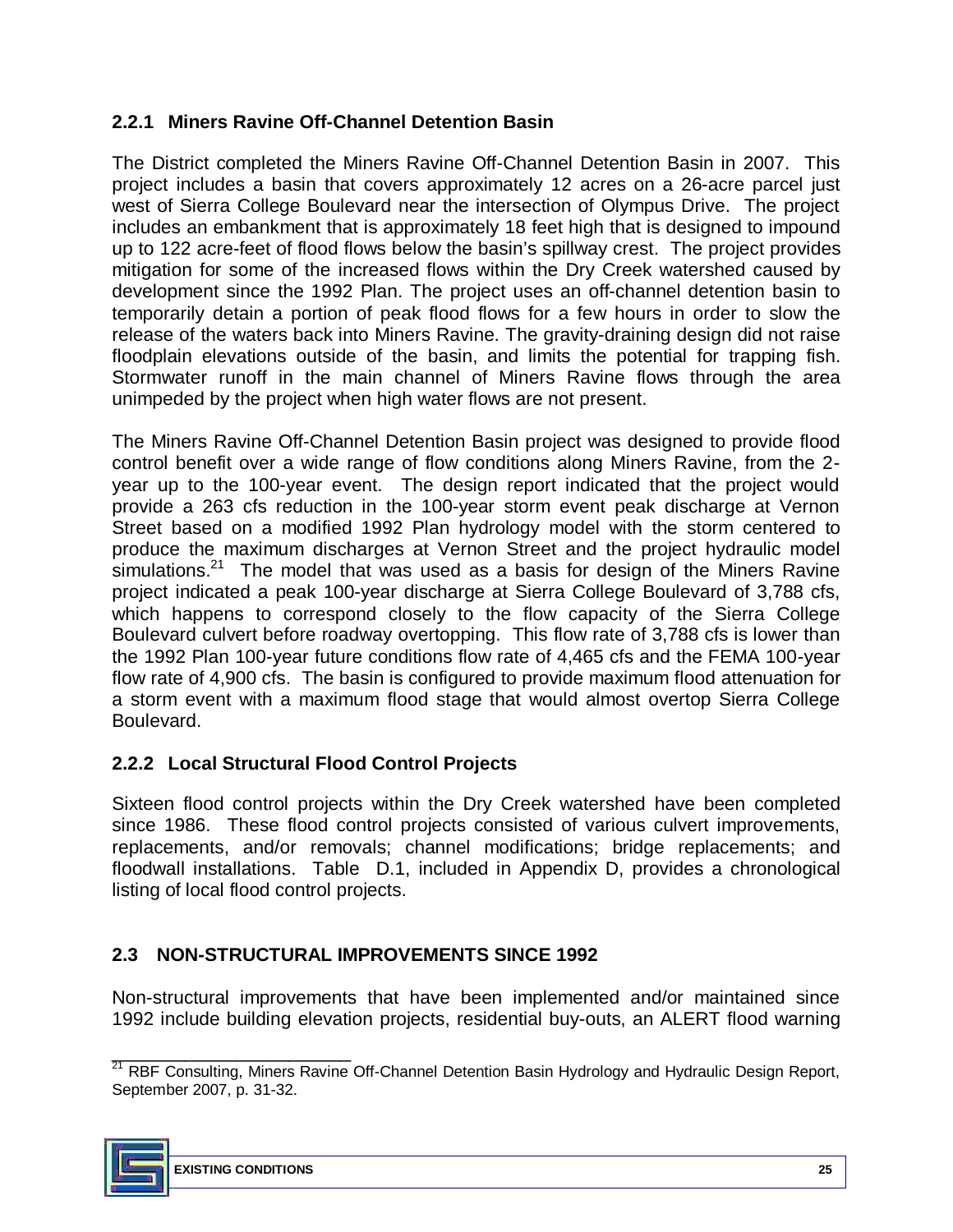system, streambed maintenance and local detention. Local detention projects are discussed in Section 3.9.1.2.

# **2.3.1 Building Elevation Projects**

 In 2001, FEMA funded 75 percent of this \$1 million program to elevate flood-prone of 44 homeowners on the list elevated their homes via this program. Most of those 27 are located in the Folsom/Maciel neighborhood along Dry Creek. homes. These are structures that would not be brought completely out of the floodplain by construction of our flood control project. Homeowner participation was voluntary. 27

# **2.3.2 Residential Buy-outs**

 Champion Oaks/West Colonial Parkway area, and the Sunrise/Oakridge area. This project reduced the size of the floodplain resulting in 233 homes no longer being located in the floodplain, and reducing the risk of flooding for 44 additional homes. Cost =  $$16.1$ million (\$8.7 million FEMA funds, \$7.4 million City funds). $^{22}$ In 2001, flood control improvements were completed in two areas on Linda Creek: the

# **2.3.3 ALERT Flood Warning System**

 The District, the City of Roseville, and Sacramento County each own and maintain ALERT flood warning response systems within the Dry Creek watershed. The ALERT system is a radio telemetry system licensed by the Federal Communication Commission. Remote stations transmit real-time precipitation and stream level data to base stations located in Auburn, Roseville and Sacramento. Detailed information about the existing ALERT system can be found in Section 1.7 and on Plate 10.

# **2.3.4 Annual Streambed Maintenance Program**

 Placer County has a stream channel maintenance program that is managed by the District. The County's program includes up to 2 miles per year of stream channel work at critical locations to maintain channel capacity, reduce debris and reduce invasive species.

 After the 1986 flood, the City of Roseville entered into a Memorandum of Understanding with the State Department of Fish & Game, to allow fallen trees and debris to be cleared from creeks, which could otherwise float downstream and block culverts and bridges. Annual cost =  $$100,000.<sup>23</sup>$  The City operates a stream cleaning program in the flood prone areas of Roseville each year. Details of this program can be found in the City's Creek Maintenance Guidelines dated February 2001 and the Stream Clearing Inspection Report dated July 2001.

<sup>&</sup>lt;sup>23</sup> City of Roseville Website, 2010. Available at: http://www.roseville.ca.us/



\_\_\_\_\_\_\_\_\_\_\_\_\_\_\_\_\_\_\_\_\_\_\_

<sup>&</sup>lt;sup>22</sup> City of Roseville Website, 2010. Available at: http://www.roseville.ca.us/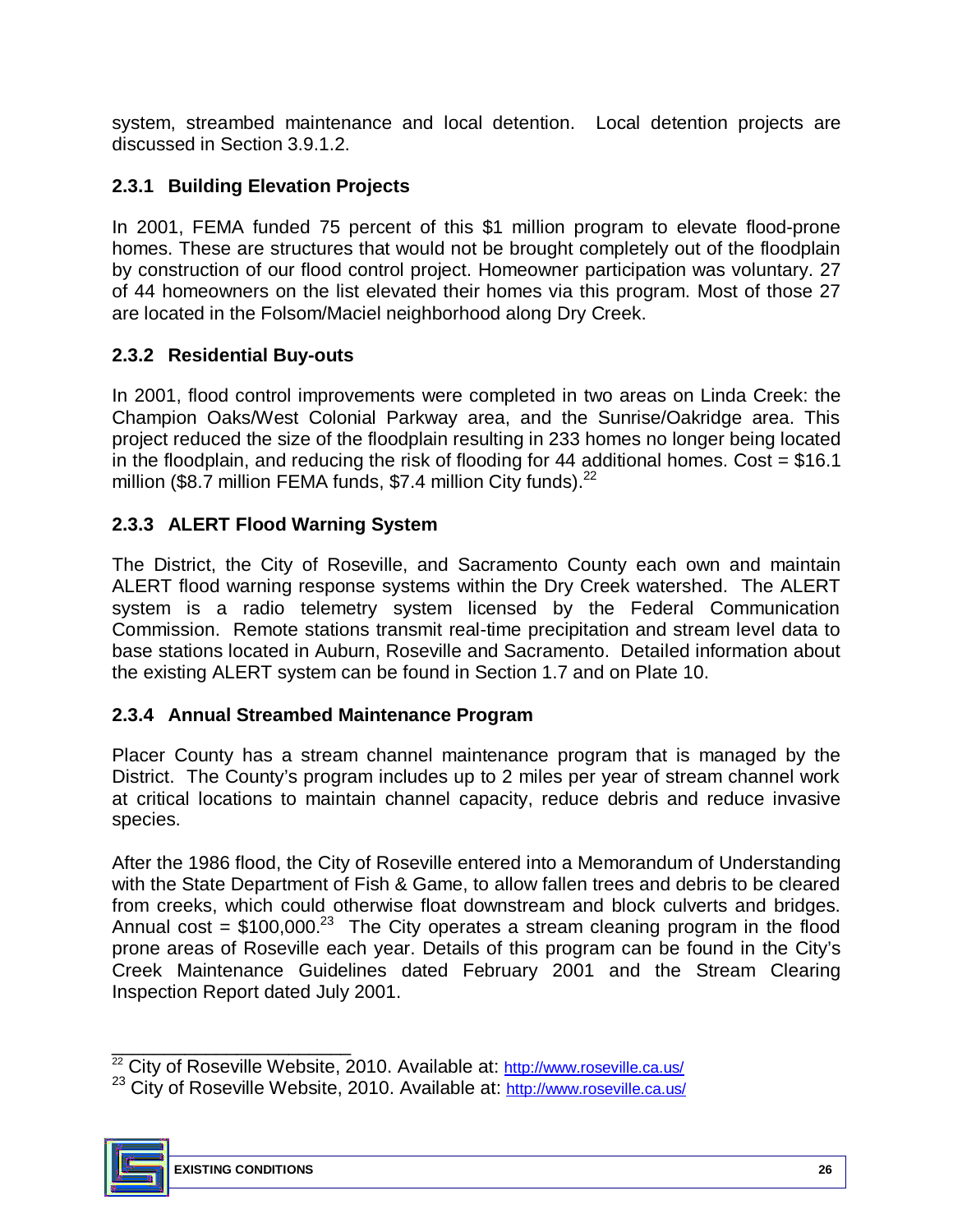The City of Rocklin does not have a maintenance program for our stream channels, but rather a series of "Check Lists" used by City maintenance staff. The maintenance work runoff. maintenance is scheduled. Storm drain and culvert outlets are inspected during dry months and vegetation is cleared in the area 15 to 20 feet from the pipe outlets and 10 and after rain events. The primary objective is to remove any loose or floatable debris usually removed can vary from large tree limbs, tires, pieces of plywood and discarded focuses more on the engineered drainage systems that drain, retain, or detain storm Detention and retention basins are inspected each year and necessary to 15 feet from culvert inlets. Inspection of critical infrastructure occurs before, during that will obstruct flow through box culverts, culverts, drain ditches. The type of material pallets. The inspections begin in the fall and end in the spring. $^{24}$ 

# **2.4 EXISTING FLOOD HAZARDS**

 Plate 11 illustrates the locations of identified significant flood hazards within the Dry Creek watershed. This section provides a description of key locations, but does not indicate each roadway known to have been, or expected to be, overtopped during a major flooding event. Section 4.2 and Appendix E provide information about, and listing of, the structures with known or expected overtopping issues. The numbers listed in each section correspond to locations on Plate 11.

# **2.4.1 Rocklin25**

 *Sucker Ravine at Dominguez Road (1):* Smaller crossings downstream of Dominguez Road cause backwater problems upstream, including the Dominguez road crossing which may impact future developments.

*Pacific Street near Brace Road (2)*: Sheet flooding in the roadway due to backwater in the western part of Sucker Ravine and inadequately sized culverts forces road closures.

 *Brace Road on the eastern tributary of Sucker Ravine (3)*: Overtopped due to an inadequately sized 24-foot corrugated metal pipe (CMP) culvert.

Sucker Ravine at Racetrack Road (4): A house adjacent to Sucker Ravine on Racetrack Road lies in the floodplain. Future development may increase flood depths and frequencies at the house.

 *Sucker Ravine at Sierra Meadows (5)*: The water surface elevations are close to overtopping the road, although it has historically not been overtopped.

 *Antelope Creek / Antelope Creek Tributary / Sierra Meadows / Circuit Court (6)*: A small creek starts west of Sierra Meadows Drive, crosses Circuit Drive, passes under Pacific

<sup>&</sup>lt;sup>24</sup> E-mail from Kent Foster, Director of General Service, City of Rocklin<br><sup>25</sup> West Yost & Associates, *City of Rocklin Drainage Master Plan*, February 2006.



<sup>&</sup>lt;sup>24</sup> E-mail from Kent Foster, Director of General Service, City of Rocklin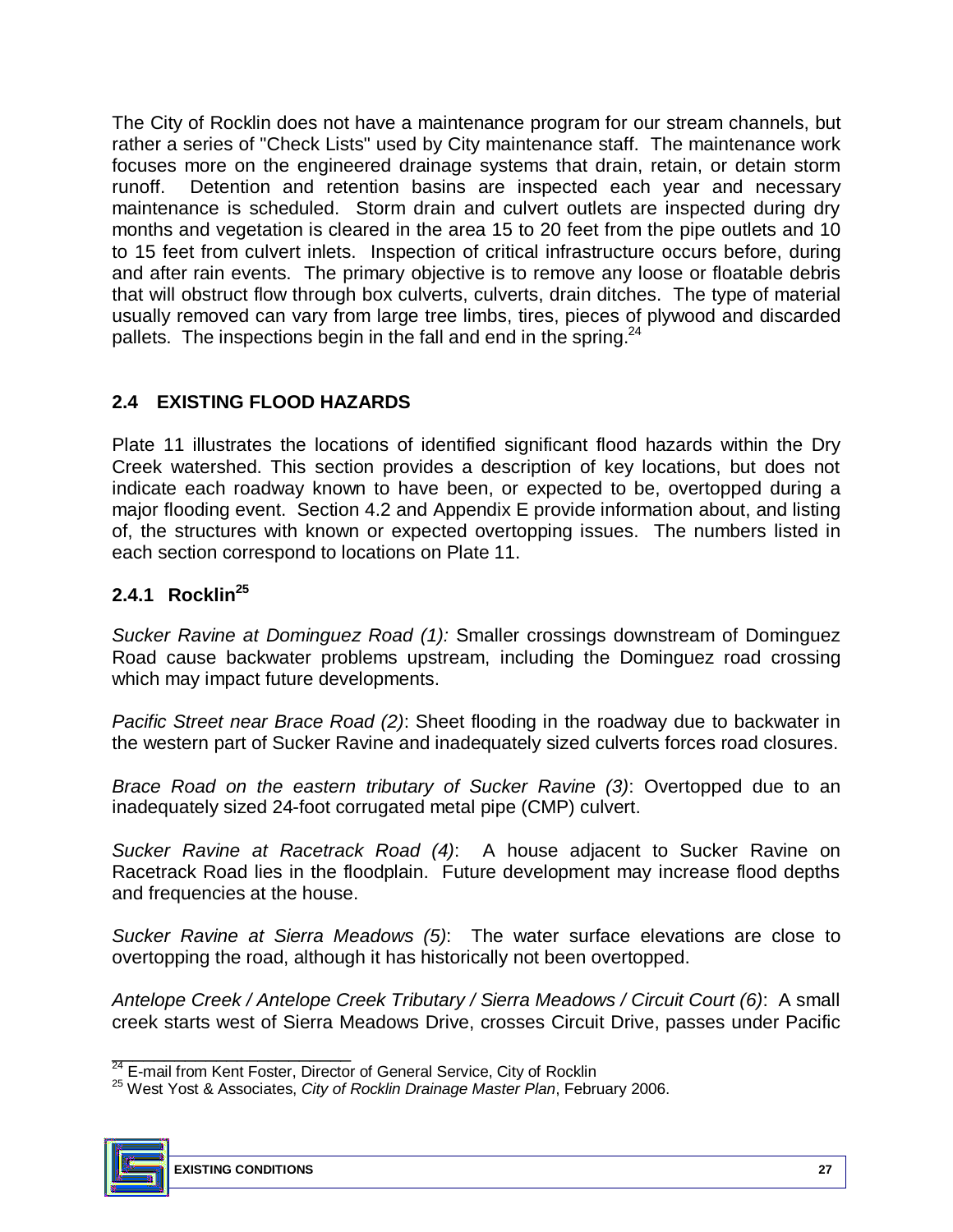Street and continues west where it enters Antelope Creek near Yankee Hill Road. Culverts under Circuit Drive are undersized for the current runoff from an industrial area on Sierra Meadows Drive. If a larger culvert is constructed under Circuit Court, channel restoration and enlarged culverts between Circuit Drive and Antelope Creek need to be constructed.

 *Sucker Ravine at Rocklin Road (including I-80, Lakeside Drive, and Sierra Lakes Mobile Home Park) (7)*: Sierra Lakes Mobile Home Park flooded in the February 1986 storm, resulting in the need to evacuate residents under emergency conditions.<sup>26</sup> Extensive flooding may occur in the Sierra Lakes Mobile Home Park due to backwater from the I- 80 culvert. The *City of Rocklin Drainage Master Plan* indicates that Rocklin Road may be overtopped by one to two feet causing disruption to a major artery.

 *Midas Avenue upstream to Del Mar Avenue (8)*: All the bridges including, and between, these two bridges are overtopped by 2.25-6.47 feet of water in 100-year event.

# **2.4.2 Roseville**

 *Royer Park on Dry Creek (9)*: Multiple houses are adjacent to the FEMA floodplain and are subject to flooding.

 *Folsom Road on Dry Creek (10)*: The houses upstream from Folsom Road have been subject to historical flooding. Several have been elevated.

*Riverside Avenue on Dry Creek (11):* Several parcels are within the FEMA floodplain and are subject to flooding.

Oakridge Drive between Cirby Creek and Linda Creek (12): Over 100 homes flooded in the February 1986 storm event. Several of the flooded homes have been elevated. Channel modifications, including an added floodwall, bypass pipes, and a bypass channel were completed on Cirby and Linda Creeks in the 1990's.

# 2.4.3 Loomis<sup>27</sup>

 *Sucker Ravine (13):* Sucker Ravine's major crossings are at King Road, Saunders Avenue, Sierra College Boulevard, and Bankhead Road. The culvert at Kings Road College Boulevard backs water up during flood runoff. backs floodwater. At Saunders Avenue, the road is overtopped flood flow; and Sierra

 *Secret Ravine (14):* Secret Ravine crosses Horseshoe Bar Road, Brace Road, and Gade Lane. Each of these bridges is overtopped during at 100-year event. Brace Road would be overtopped by about three feet.

Improvements (Sucker Ravine), August 2010.<br><sup>27</sup> West Yost & Associates, *Town of Loomis Drainage Master Plan*, November 2001.



 $\frac{1}{2}$  , and the set of the set of the set of the set of the set of the set of the set of the set of the set of the set of the set of the set of the set of the set of the set of the set of the set of the set of the set Improvements (Sucker Ravine), August 2010. <sup>26</sup> City of Rocklin, Request for Proposal Engineering Deisgn Services for Central Rocklin Drainage